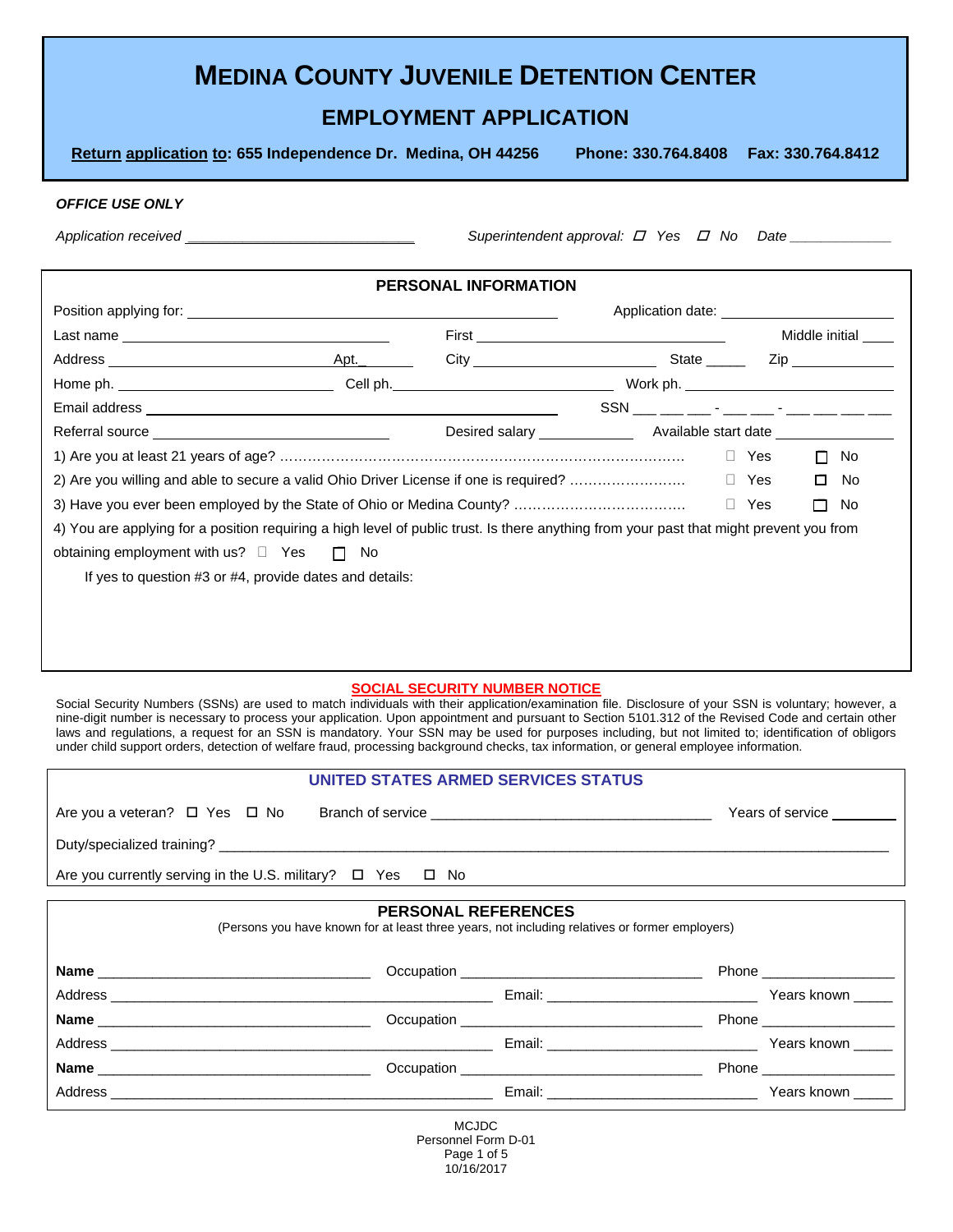**EMPLOYMENT HISTORY** *(Starting with most recent employer)*

|                                                                                                                                                                                                                                      |                                      | Employed from ______________________until ___________                                                                                                                                                                               |                         |
|--------------------------------------------------------------------------------------------------------------------------------------------------------------------------------------------------------------------------------------|--------------------------------------|-------------------------------------------------------------------------------------------------------------------------------------------------------------------------------------------------------------------------------------|-------------------------|
|                                                                                                                                                                                                                                      |                                      | State _______  Zip Code ________________   Phone # _____________________________                                                                                                                                                    |                         |
|                                                                                                                                                                                                                                      |                                      |                                                                                                                                                                                                                                     | Salary ______________   |
|                                                                                                                                                                                                                                      |                                      |                                                                                                                                                                                                                                     |                         |
|                                                                                                                                                                                                                                      |                                      |                                                                                                                                                                                                                                     |                         |
|                                                                                                                                                                                                                                      |                                      |                                                                                                                                                                                                                                     |                         |
| <u> 1989 - Andrea Stadt Stadt Stadt Stadt Stadt Stadt Stadt Stadt Stadt Stadt Stadt Stadt Stadt Stadt Stadt Stadt Stadt Stadt Stadt Stadt Stadt Stadt Stadt Stadt Stadt Stadt Stadt Stadt Stadt Stadt Stadt Stadt Stadt Stadt St</u> |                                      |                                                                                                                                                                                                                                     |                         |
|                                                                                                                                                                                                                                      |                                      |                                                                                                                                                                                                                                     |                         |
|                                                                                                                                                                                                                                      |                                      | Employed from ____________________until __________                                                                                                                                                                                  |                         |
|                                                                                                                                                                                                                                      |                                      |                                                                                                                                                                                                                                     |                         |
|                                                                                                                                                                                                                                      |                                      |                                                                                                                                                                                                                                     |                         |
|                                                                                                                                                                                                                                      |                                      |                                                                                                                                                                                                                                     |                         |
|                                                                                                                                                                                                                                      |                                      | Reason for leaving <b>Network</b> Reason for leaving                                                                                                                                                                                |                         |
| Duties performed: example and a series of the series of the series of the series of the series of the series of the series of the series of the series of the series of the series of the series of the series of the series o       |                                      |                                                                                                                                                                                                                                     |                         |
|                                                                                                                                                                                                                                      |                                      |                                                                                                                                                                                                                                     |                         |
|                                                                                                                                                                                                                                      |                                      |                                                                                                                                                                                                                                     |                         |
|                                                                                                                                                                                                                                      |                                      | Employed from ________________________until ___________                                                                                                                                                                             |                         |
|                                                                                                                                                                                                                                      |                                      |                                                                                                                                                                                                                                     |                         |
|                                                                                                                                                                                                                                      |                                      | Final job title <u>second and the second second second</u>                                                                                                                                                                          |                         |
| Most recent immediate supervisor name & title __________________________________                                                                                                                                                     |                                      | the company of the company of the company of                                                                                                                                                                                        |                         |
|                                                                                                                                                                                                                                      |                                      |                                                                                                                                                                                                                                     |                         |
| Duties performed: experience and the contract of the contract of the contract of the contract of the contract of the contract of the contract of the contract of the contract of the contract of the contract of the contract        |                                      |                                                                                                                                                                                                                                     |                         |
|                                                                                                                                                                                                                                      |                                      |                                                                                                                                                                                                                                     |                         |
|                                                                                                                                                                                                                                      |                                      |                                                                                                                                                                                                                                     |                         |
|                                                                                                                                                                                                                                      |                                      |                                                                                                                                                                                                                                     |                         |
|                                                                                                                                                                                                                                      | State _______ Zip Code _____________ |                                                                                                                                                                                                                                     |                         |
|                                                                                                                                                                                                                                      |                                      | Final job title <b>Example 20</b> Section 20 Apr 20 Section 20 Apr 20 Section 20 Apr 20 Section 20 Apr 20 Section 20 Apr 20 Section 20 Apr 20 Section 20 Apr 20 Section 20 Apr 20 Section 20 Apr 20 Section 20 Apr 20 Section 20 Ap | Salary ________________ |
| Most recent immediate supervisor name & title example and the set of the set of the set of the set of the set of the set of the set of the set of the set of the set of the set of the set of the set of the set of the set of       |                                      |                                                                                                                                                                                                                                     |                         |
| Supervisor email: <u>contract and contract and contract and contract and contract and contract of the contract of the contract of the contract of the contract of the contract of the contract of the contract of the contract o</u> |                                      |                                                                                                                                                                                                                                     |                         |
|                                                                                                                                                                                                                                      |                                      |                                                                                                                                                                                                                                     |                         |

MCJDC Personnel Form D-01 Page 2 of 5 10/16/2017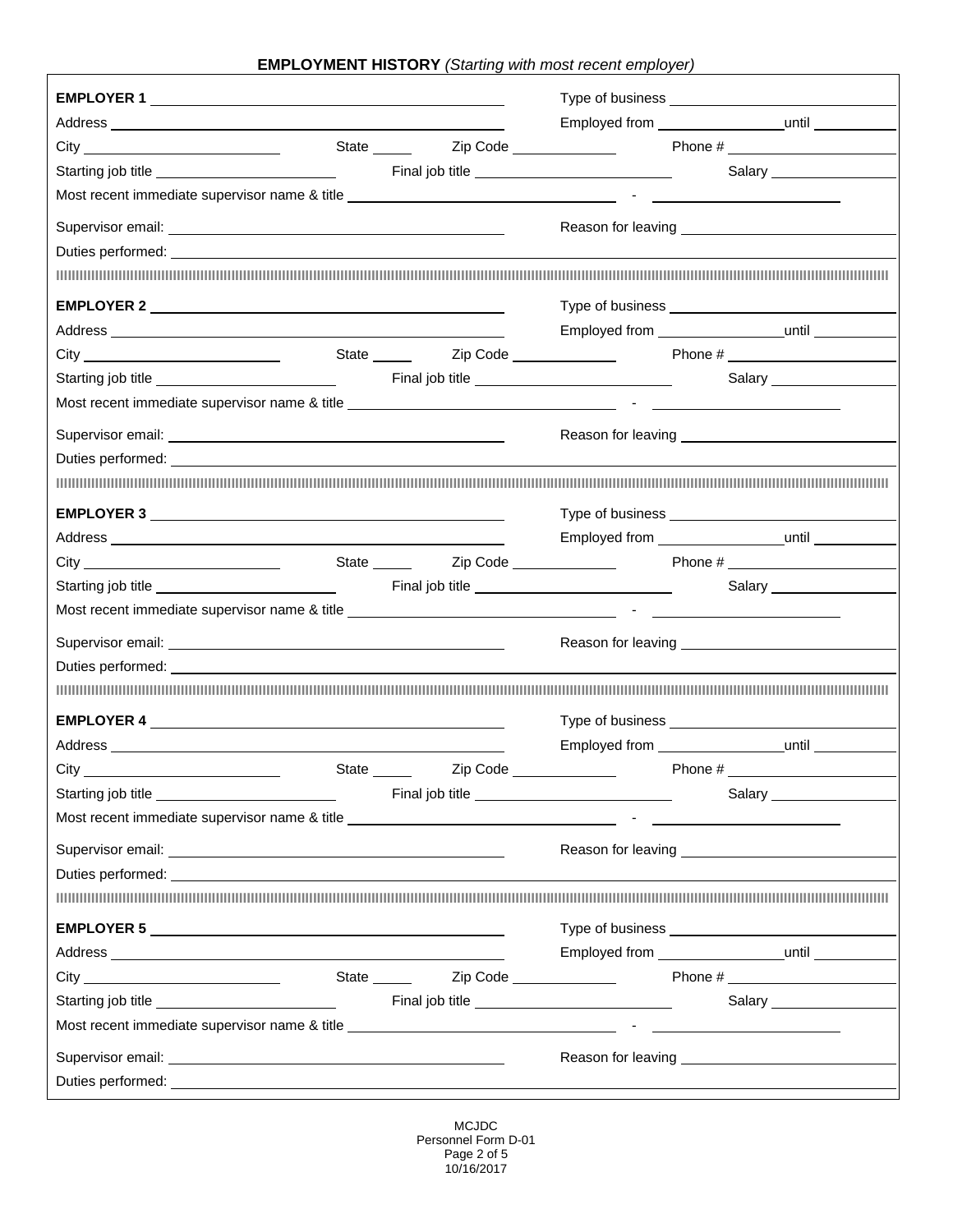## **EDUCATIONAL BACKGROUND**

| <b>EDUCATIONAL BACKGROUND</b>                                                                                                                                                  |                   |
|--------------------------------------------------------------------------------------------------------------------------------------------------------------------------------|-------------------|
|                                                                                                                                                                                | □ Yes □ No        |
|                                                                                                                                                                                |                   |
|                                                                                                                                                                                |                   |
|                                                                                                                                                                                |                   |
|                                                                                                                                                                                |                   |
|                                                                                                                                                                                |                   |
|                                                                                                                                                                                | □ Yes □ No        |
|                                                                                                                                                                                |                   |
| TECHNICAL BUSINESS, PROFESSIONAL, ETC                                                                                                                                          |                   |
|                                                                                                                                                                                | □ Yes □ No        |
|                                                                                                                                                                                |                   |
|                                                                                                                                                                                |                   |
|                                                                                                                                                                                |                   |
|                                                                                                                                                                                |                   |
| <b>CERTIFICATIONS/PROFESSIONAL LICENSES</b>                                                                                                                                    |                   |
|                                                                                                                                                                                | Date ____________ |
|                                                                                                                                                                                | Date              |
|                                                                                                                                                                                | Date              |
|                                                                                                                                                                                | Date              |
| <b>VOLUNTEER EXPERIENCE</b><br>Please list any volunteer experience that you feel has been beneficial<br>to you and that may be relevant to the position you are applying for. |                   |
| <b>SUMMARY OF QUALIFICATIONS</b><br>Briefly describe any experience, education, training, and other<br>factors that qualify you for the position you are interested in.        |                   |

 $\overline{a}$  $\overline{a}$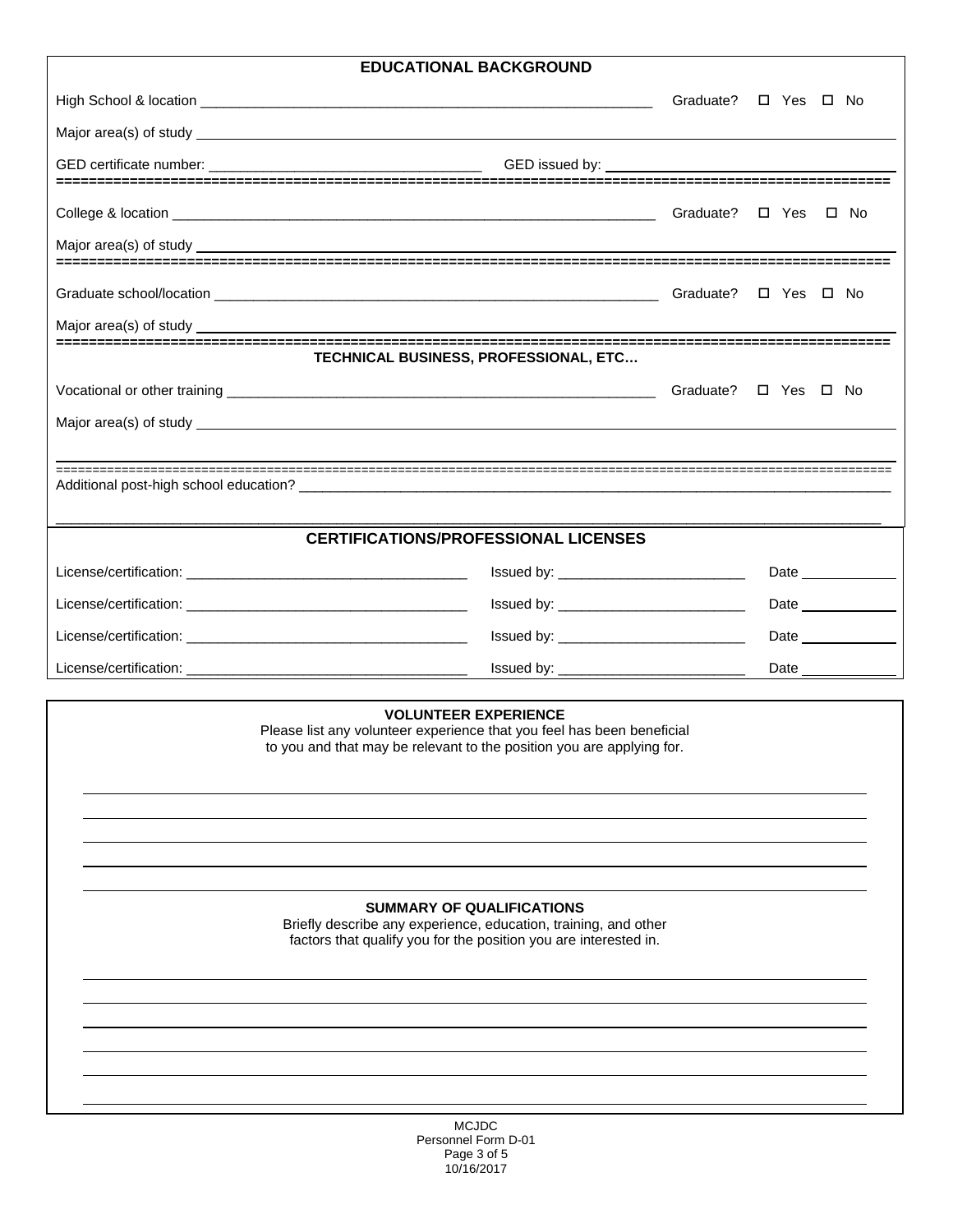## **MEDINA COUNTY JUVENILE DETENTION CENTER**

**Please explain why you want to be considered for this position:** 

| Are you able and willing to work varying shifts? $\Box$ YES $\Box$ NO                                  |                             |                                      |                      |
|--------------------------------------------------------------------------------------------------------|-----------------------------|--------------------------------------|----------------------|
|                                                                                                        |                             |                                      |                      |
|                                                                                                        |                             |                                      |                      |
| Do you mind if we take a photo of you to include with this application to help us better remember you? |                             |                                      |                      |
|                                                                                                        |                             |                                      |                      |
|                                                                                                        |                             |                                      |                      |
|                                                                                                        |                             |                                      | $\Box$ YES $\Box$ NO |
|                                                                                                        |                             |                                      |                      |
| May we contact your current employer(s)?                                                               |                             | $\Box$ YES $\Box$ NO                 |                      |
| May we contact previous employers?                                                                     |                             |                                      |                      |
|                                                                                                        | Employer name               | $\overline{I}$ YES $\overline{I}$ NO |                      |
| May we contact previous employers?                                                                     | Employer name _____________ |                                      |                      |
|                                                                                                        |                             | $\overline{C}$ YES                   | $\Box$ NO            |
| May we contact previous employers?                                                                     | Employer name ___________   |                                      |                      |
| May we contact previous employers?                                                                     | Employer name __________    | $\overline{C}$ YES $\overline{C}$ NO |                      |

*~ Note that you may submit a resumé in addition to this application. ~*